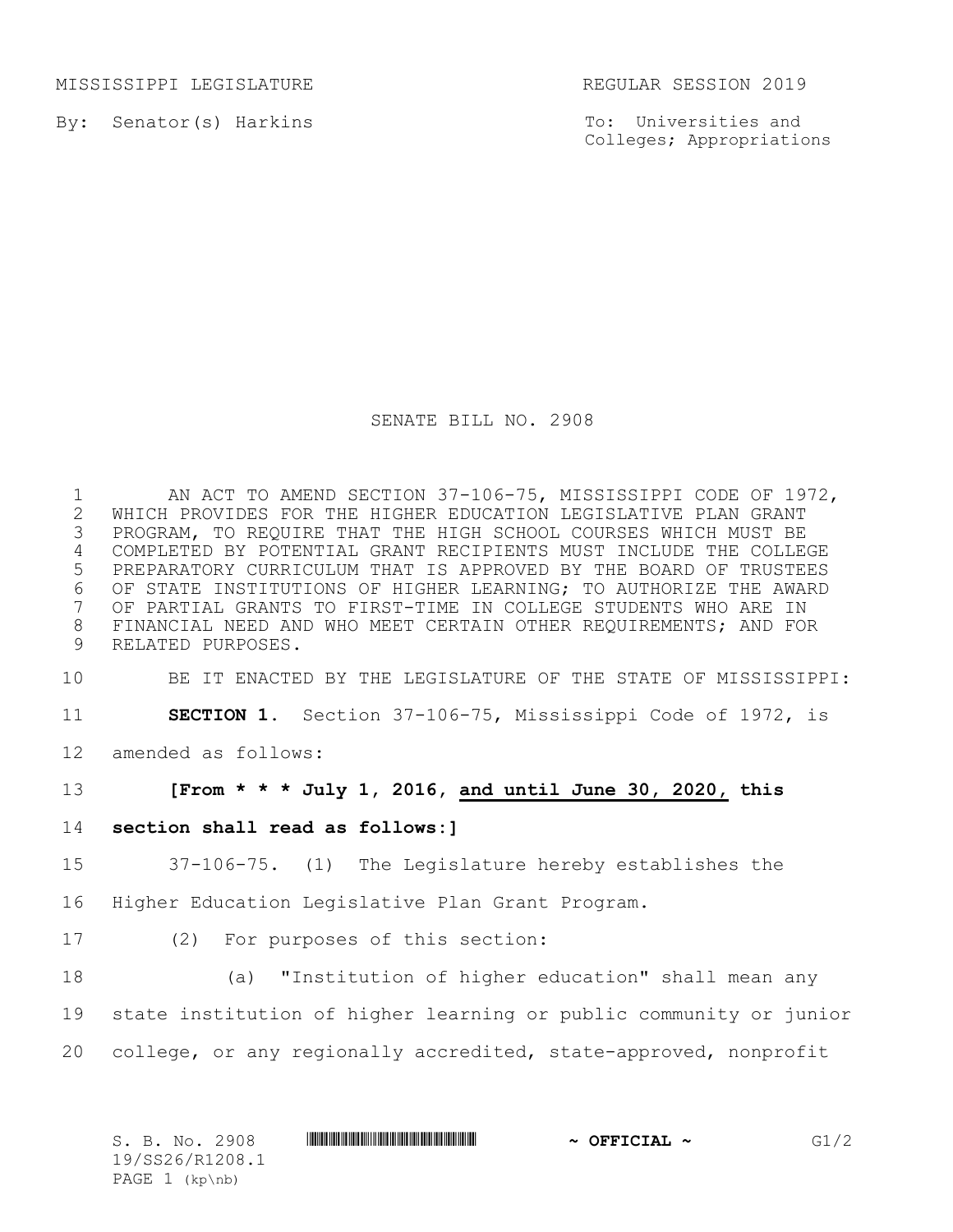two-year or four-year college or university located in the State of Mississippi approved by the board.

 (b) "Tuition" shall mean the semester or trimester or term charges and all required fees imposed by an institution of higher education as a condition of enrollment by all students. However, for a two-year nonpublic institution of higher education defined in paragraph (a), the tuition payments shall not exceed the average charges and fees required by all of the two-year public institutions of higher education defined in paragraph (a), and for a four-year nonpublic institution of higher education defined in paragraph (a), the tuition payments shall not exceed the average charges and fees required by all of the four-year public institutions of higher education defined in paragraph (a).

 (3) Subject to the availability of funds, the state may pay the tuition of students who enroll at any state institution of higher education to pursue an academic undergraduate degree who apply for the assistance under the program and who meet all of the following qualifications:

 (a) Resident of the State of Mississippi. Resident status for the purpose of receiving assistance under this chapter shall be determined in the same manner as resident status for tuition purposes in Sections 37-103-1 through 37-103-29, with the exception of Section 37-103-17;

19/SS26/R1208.1 PAGE 2 (kp\nb)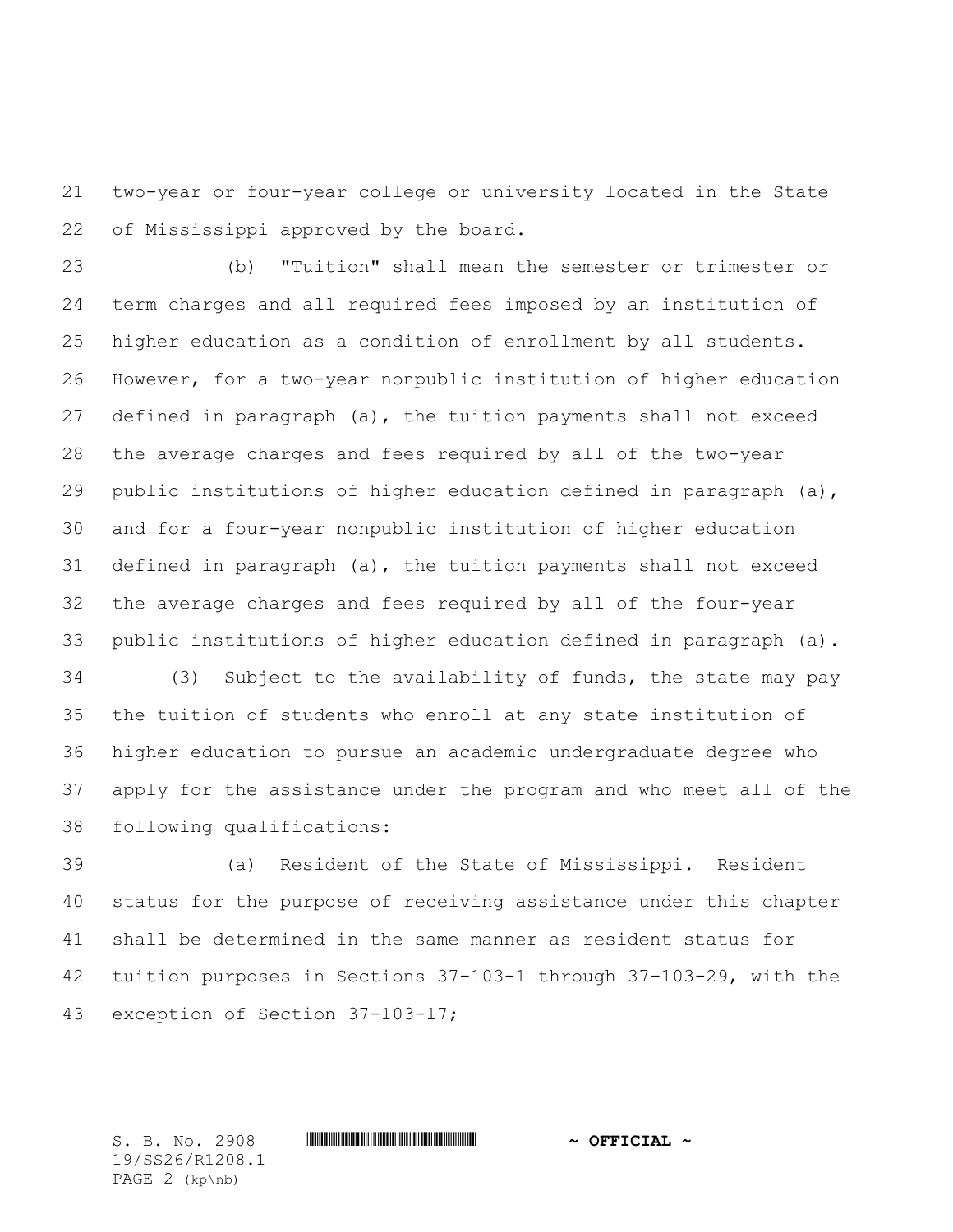(b) Graduate from high school within the two (2) years preceding the application with a minimum cumulative grade point average of 2.5 calculated on a 4.0 scale;

 (c) Successfully complete, as certified by the high school counselor or other school official, seventeen and one-half (17-1/2) units of high school course work which includes the College Preparatory Curriculum (CPC) approved by the Board of Trustees of State Institutions of Higher Learning and required for admission into a state university, plus one (1) unit of art which may include one (1) unit or two (2) one-half (1/2) units from the approved Mississippi Department of Education Arts-Visual and Performing series, and one (1) additional advanced elective unit, which may include Foreign Language II;

 (d) Have a composite score on the American College Test of at least twenty (20) on the 1989 version or an equivalent concordant value on an enhanced version of such test;

 (e) Have no criminal record, except for misdemeanor traffic violations; and

(f) Be in financial need.

 (4) Subject to the availability of funds, the state may pay the tuition of students who enroll at any state institution of higher education to pursue an academic undergraduate degree or associate degree who apply for assistance under the program and who meet the qualifications in paragraphs (a), (e) and (f) of subsection (3) but who fail to meet one (1) of the particular

S. B. No. 2908 \*SS26/R1208.1\* **~ OFFICIAL ~** 19/SS26/R1208.1 PAGE 3 (kp\nb)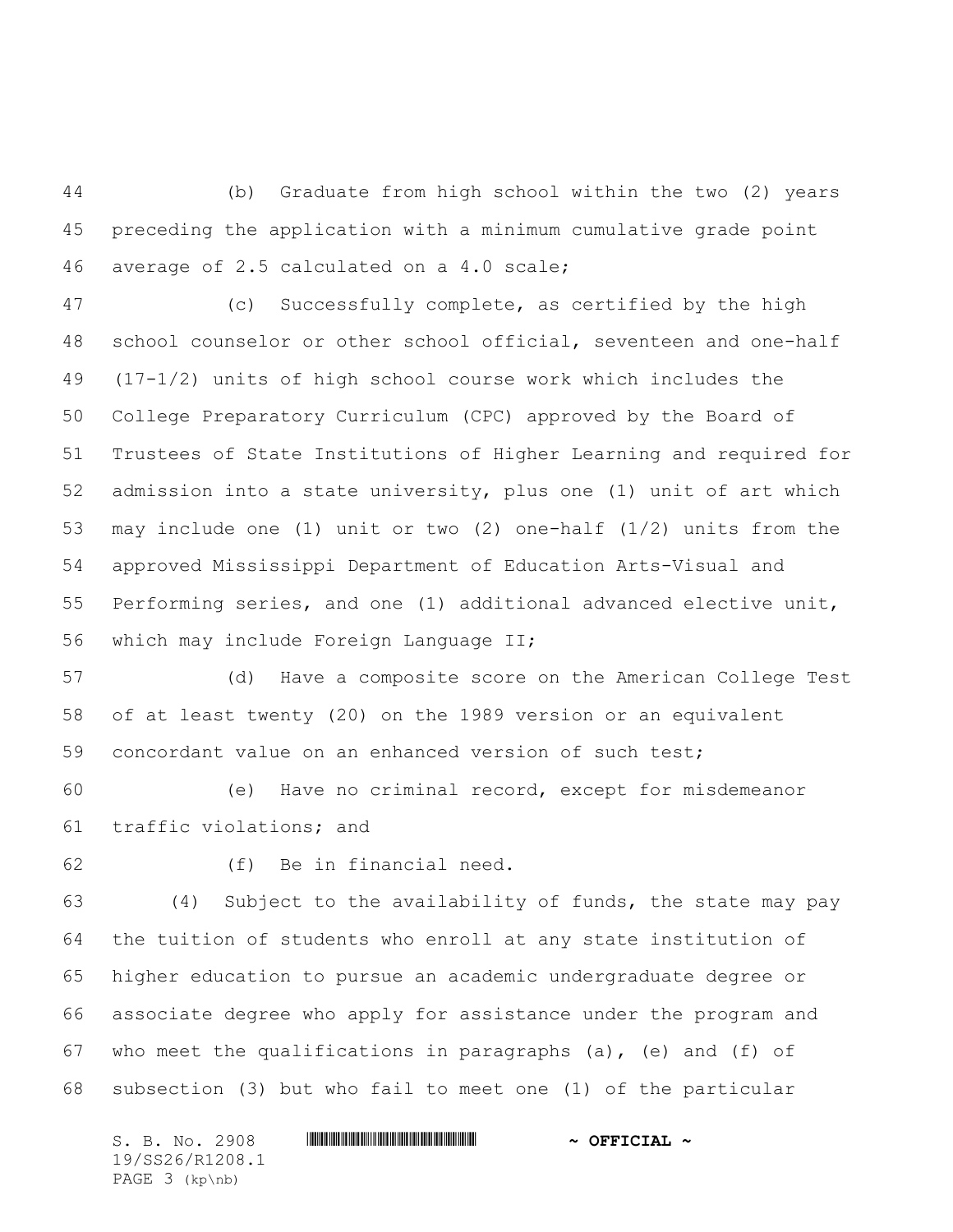requirements established by paragraph (b), (c) or (d) of subsection (3) by an amount of ten percent (10%) or less.

 (5) To maintain continued state payment of tuition, once enrolled in an institution of higher education, a student shall meet all of the following requirements:

 (a) Make steady academic progress toward a degree, earning not less than the minimum number of hours of credit required for full-time standing in each academic period requiring such enrollment;

 (b) Maintain continuous enrollment for not less than two (2) semesters or three (3) quarters in each successive 80 academic year, unless granted an exception for cause by the board; (c) Have a cumulative grade point average of at least 2.5 calculated on a 4.0 scale at the end of the first academic year and thereafter maintain such a cumulative grade point average

84 as evaluated at the end of each academic year;

 (d) Have no criminal record, except for misdemeanor traffic violations; and

(e) Be in financial need.

 (6) The provisions of this section shall be administered by the board. The board may promulgate rules for all matters necessary for the implementation of this section. By rule, the board shall provide for:

 (a) A mechanism for informing all students of the availability of the assistance provided under this section early

S. B. No. 2908 \*SS26/R1208.1\* **~ OFFICIAL ~** 19/SS26/R1208.1 PAGE 4 (kp\nb)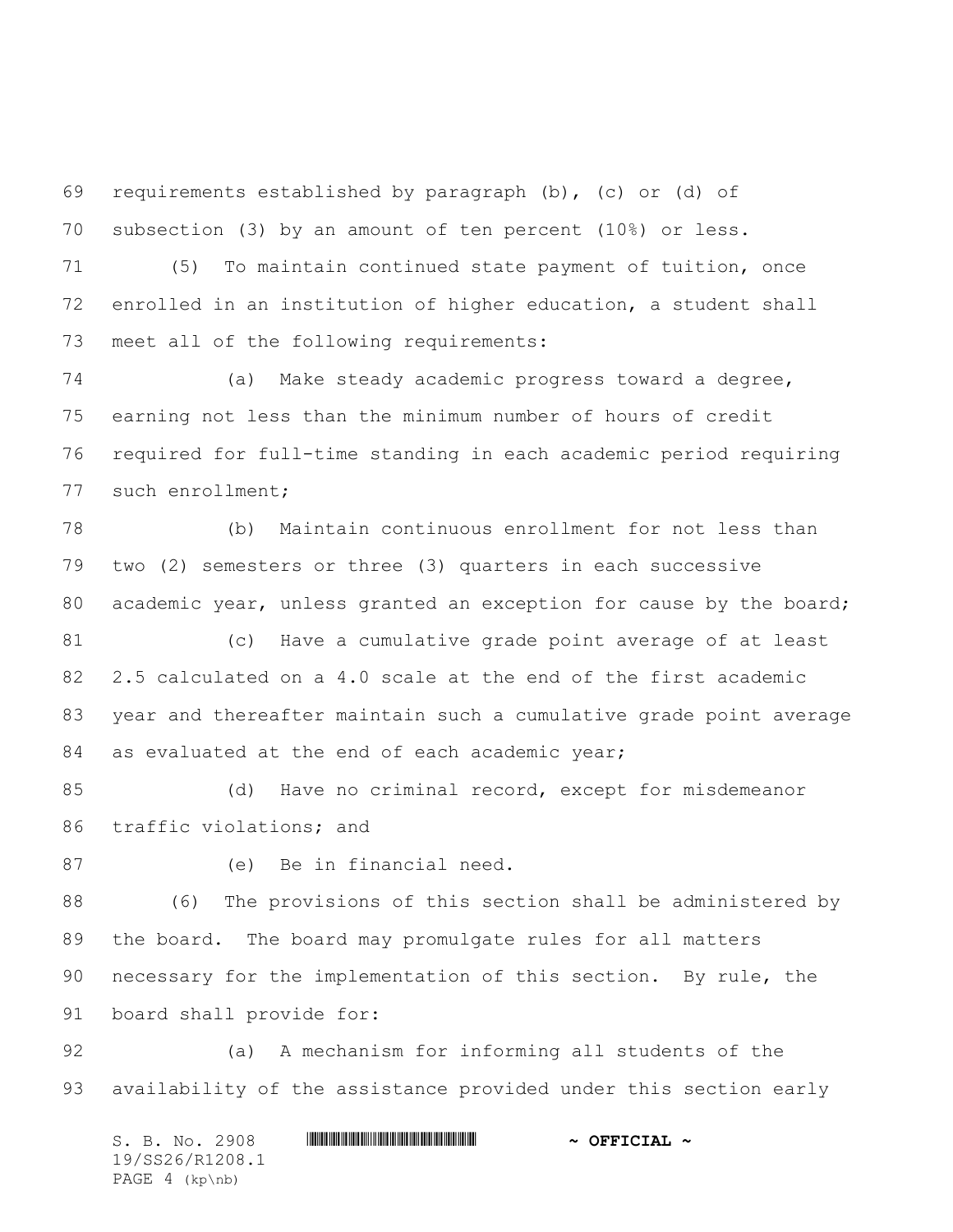enough in their schooling that a salutary motivational effect is possible;

 (b) Applications, forms, financial audit procedures, eligibility and other program audit procedures and other matters 98 related to efficient operation;

 (c) A procedure for waiver through the 1996-1997 academic year of the program eligibility requirement for successful completion of a specified core curriculum upon proper documentation by the applicant that failure to comply with the requirement is due solely to the fact that the required course or courses were not available to the applicant at the school attended.

 (7) An applicant shall be found to be in financial need if: (a) The family has one (1) child under the age of twenty-one (21), and the annual adjusted gross income of the family is less than Forty-two Thousand Five Hundred Dollars (\$42,500.00); or

 (b) The family has an annual adjusted gross income of less than Forty-two Thousand Five Hundred Dollars (\$42,500.00) plus Five Thousand Dollars (\$5,000.00) for each additional child under the age of twenty-one (21).

 The annual adjusted gross income of the family shall be verified by completion of the Free Application for Federal Student Aid (FAFSA) and the completion of the verification process if the applicant is selected for it.

S. B. No. 2908 \*SS26/R1208.1\* **~ OFFICIAL ~** 19/SS26/R1208.1 PAGE 5 (kp\nb)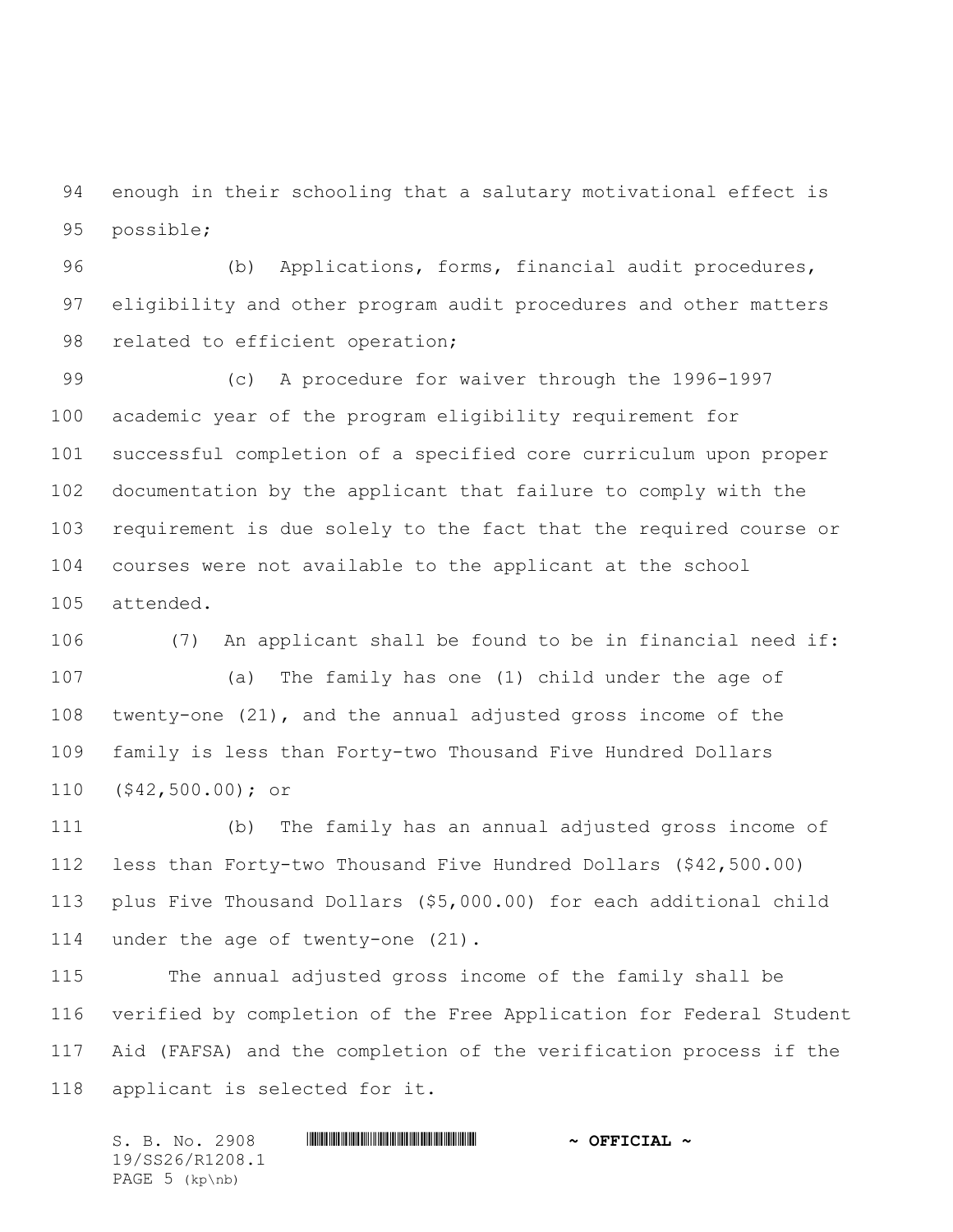As used in this subsection, the term "family" for an unemancipated applicant means the applicant, the applicant's parents and other children under age twenty-one (21) of the applicant's parents. The term "family" for an emancipated applicant means the applicant, an applicant's spouse, and any children under age twenty-one (21) of the applicant and spouse. (8) Beginning in the 2020-2021 academic year and subject to the availability of funds, the state may pay the percentage of the tuition set forth in paragraphs (a) and (b) of this subsection of first-time in college students who enroll at any state institution of higher education to pursue an academic undergraduate degree who apply for assistance under the program and who meet the qualifications set forth in paragraphs (a) through (f) of subsection (3) of this section. An applicant may be found to be in financial need and eligible for an award for purposes of this subsection as follows: (a) If the family has one (1) child under the age of twenty-one (21) and the annual adjusted gross income of the family is not less than Thirty-nine Thousand Five Hundred Dollars (\$39,500.00) and not more than Forty-seven Thousand Dollars (\$47,000.00), the applicant shall be eligible for an award in an amount that is equal to sixty-six percent (66%) of the tuition; or (b) If the family has one (1) child under the age of twenty-one (21) and the annual adjusted gross income of the family is not less than Forty-seven Thousand One Dollars (\$47,001.00) and

S. B. No. 2908 \*SS26/R1208.1\* **~ OFFICIAL ~** 19/SS26/R1208.1 PAGE 6 (kp\nb)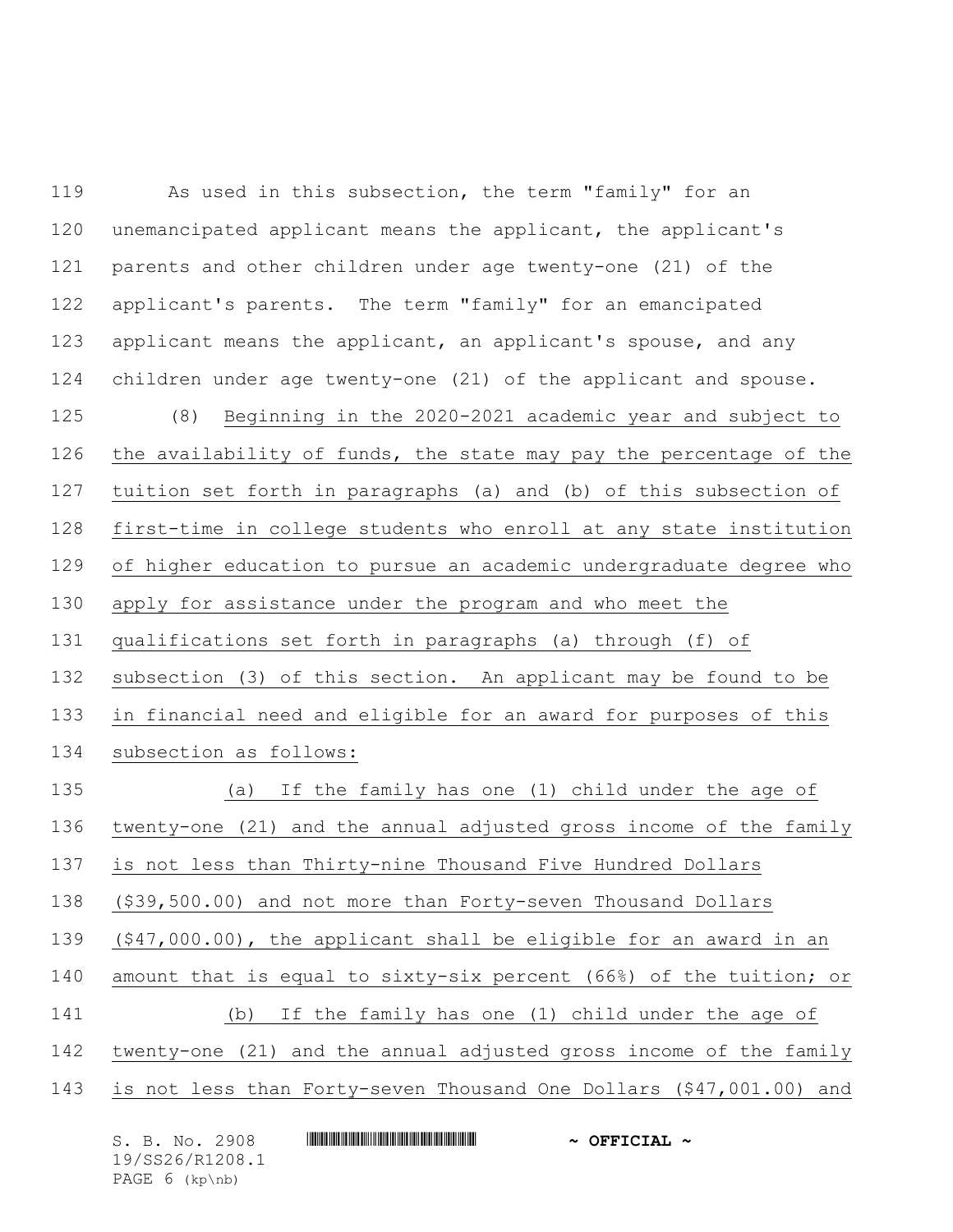not greater than Fifty-five Thousand Dollars (\$55,000.00), the applicant shall be eligible for an award in an amount that is equal to thirty-three percent (33%) of the tuition; and (c) For purposes of this subsection: (i) "First-time in college" student shall have the meaning ascribed to it in Section 37-106-31(e); (ii) "Family" shall have the meaning ascribed to it in subsection (7) of this section; (iii) The annual gross income shall be verified as set forth in subsection (7) of this section; and (iv) The requirements for maintaining an award shall be as otherwise provided in this section. ( **\* \* \***9) No student shall receive a grant under this section in an amount greater than the tuition charged by the school. The student must apply for a federal grant prior to receiving state funds. **[From and after July 1, 2020, this section shall read as follows:]** 37-106-75. (1) The Legislature hereby establishes the Higher Education Legislative Plan Grant Program. (2) For purposes of this section: (a) "Institution of higher education" shall mean any state institution of higher learning or public community or junior college, or any regionally accredited, state-approved, nonprofit

| S. B. No. 2908   | $\sim$ OFFICIAL $\sim$ |
|------------------|------------------------|
| 19/SS26/R1208.1  |                        |
| PAGE $7$ (kp\nb) |                        |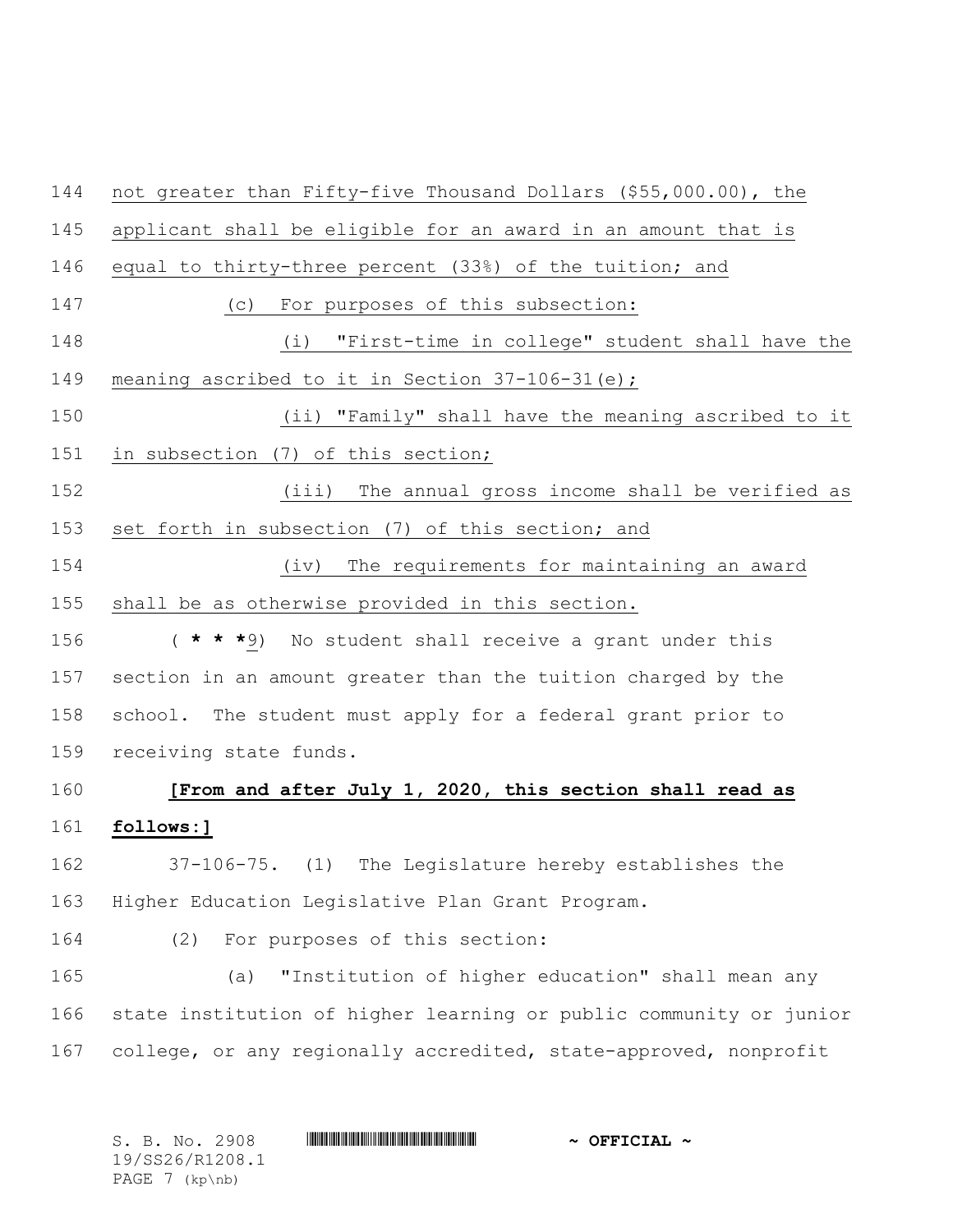two-year or four-year college or university located in the State of Mississippi approved by the board.

 (b) "Tuition" shall mean the semester or trimester or term charges and all required fees imposed by an institution of higher education as a condition of enrollment by all students. However, for a two-year nonpublic institution of higher education defined in paragraph (a), the tuition payments shall not exceed the average charges and fees required by all of the two-year public institutions of higher education defined in paragraph (a), and for a four-year nonpublic institution of higher education defined in paragraph (a), the tuition payments shall not exceed the average charges and fees required by all of the four-year public institutions of higher education defined in paragraph (a). (3) Subject to the availability of funds, the state may pay

 the tuition of students who enroll at any state institution of higher education to pursue an academic undergraduate degree who apply for the assistance under the program and who meet all of the following qualifications:

 (a) Resident of the State of Mississippi. Resident status for the purpose of receiving assistance under this chapter shall be determined in the same manner as resident status for tuition purposes in Sections 37-103-1 through 37-103-29, with the exception of Section 37-103-17;

S. B. No. 2908 \*SS26/R1208.1\* **~ OFFICIAL ~**

19/SS26/R1208.1 PAGE 8 (kp\nb)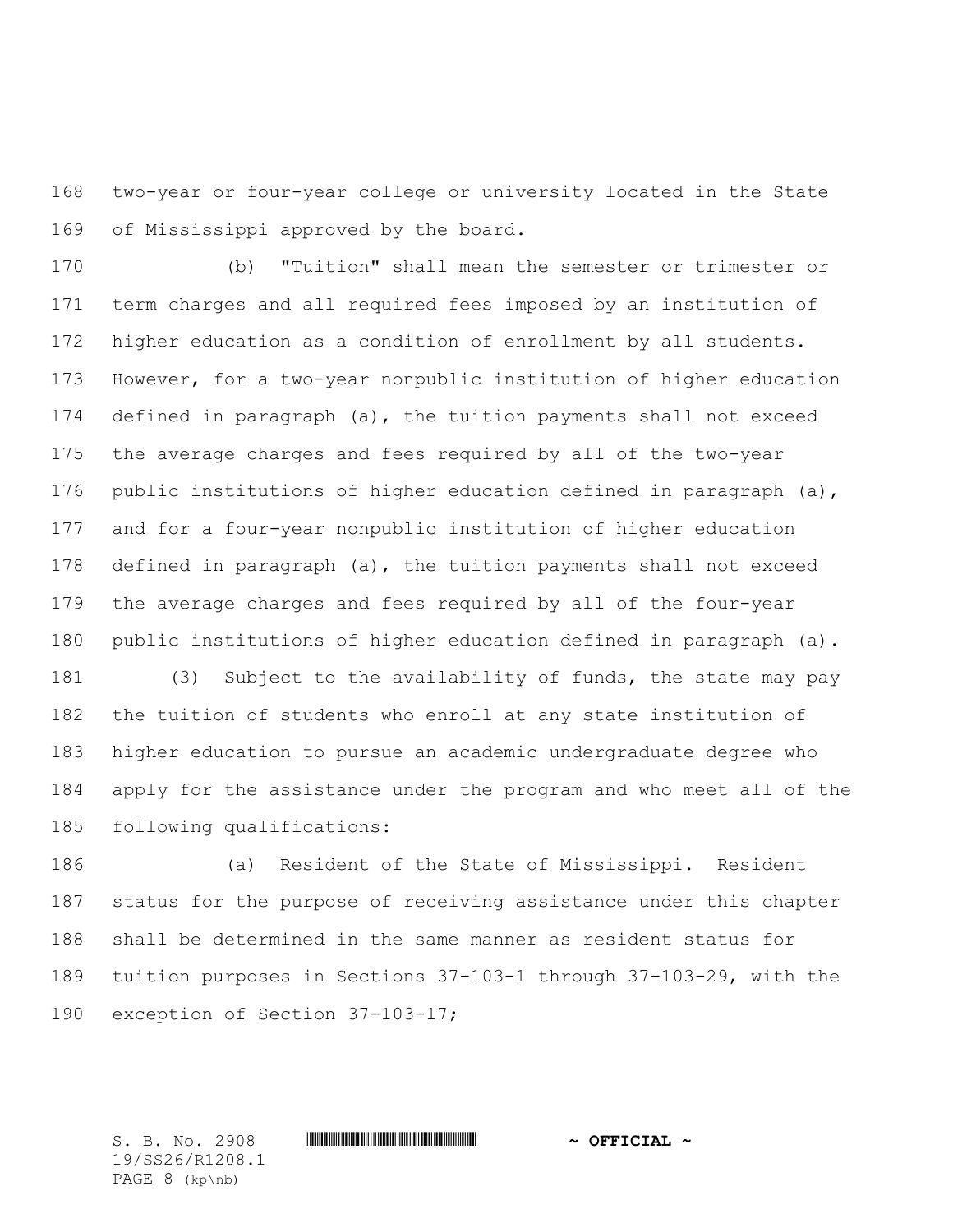(b) Graduate from high school within the two (2) years preceding the application with a minimum cumulative grade point average of 2.5 calculated on a 4.0 scale;

 (c) Successfully complete, as certified by the high school counselor or other school official, **\* \* \*** high school course work which includes the College Preparatory Curriculum (CPC) approved by the Board of Trustees of State Institutions of Higher Learning and required for admission into a state university **\* \* \***;

 (d) Have a composite score on the American College Test of at least twenty (20) on the 1989 version or an equivalent concordant value on an enhanced version of such test;

 (e) Have no criminal record, except for misdemeanor traffic violations; and

(f) Be in financial need.

 (4) Subject to the availability of funds, the state may pay the tuition of students who enroll at any state institution of higher education to pursue an academic undergraduate degree or associate degree who apply for assistance under the program and who meet the qualifications in paragraphs (a), (e) and (f) of subsection (3) but who fail to meet one (1) of the particular requirements established by paragraph (b) **\* \* \*** or (d) of subsection (3) by an amount of ten percent (10%) or less.

S. B. No. 2908 \*SS26/R1208.1\* **~ OFFICIAL ~** 19/SS26/R1208.1 PAGE 9 (kp\nb)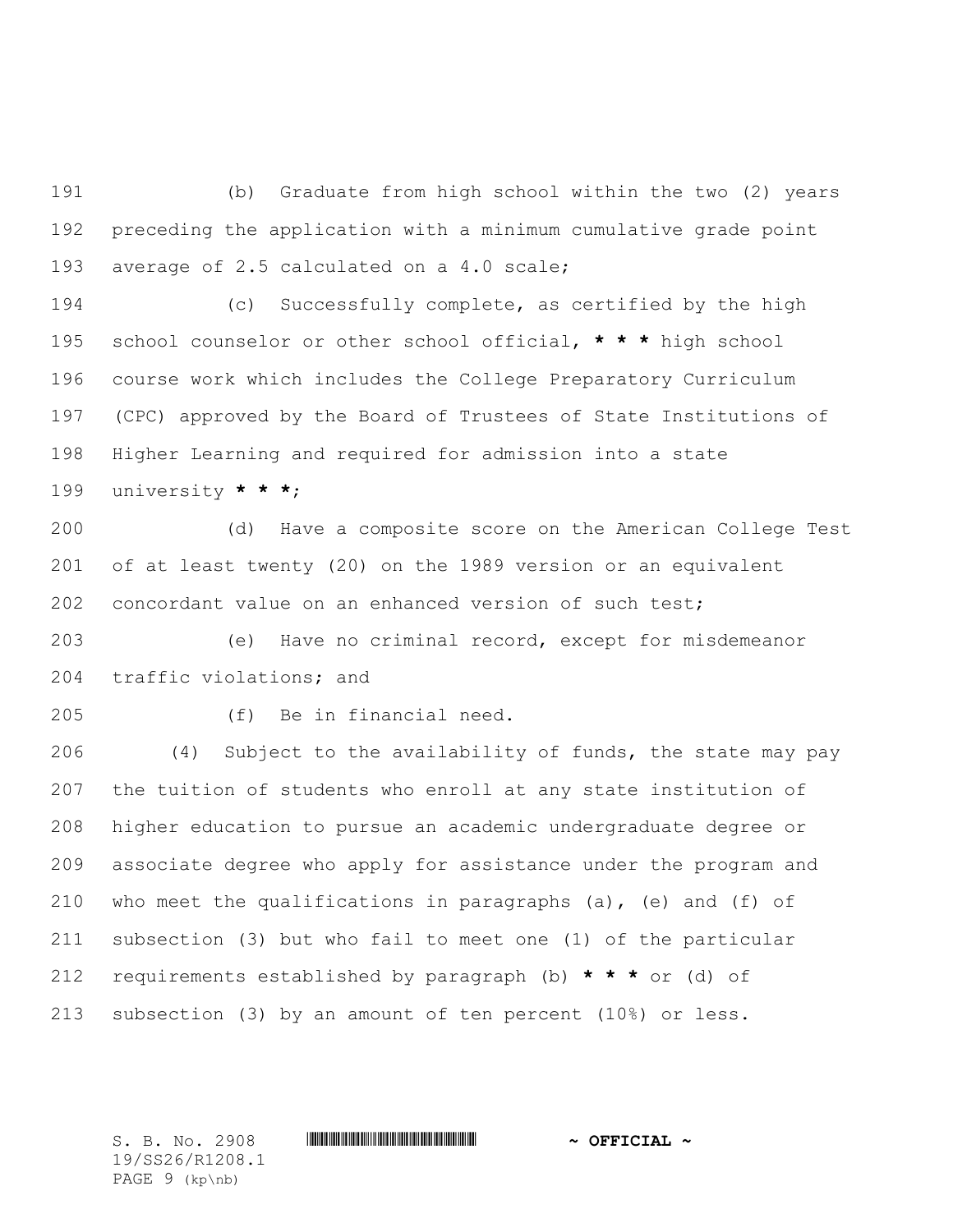(5) To maintain continued state payment of tuition, once enrolled in an institution of higher education, a student shall meet all of the following requirements:

 (a) Make steady academic progress toward a degree, earning not less than the minimum number of hours of credit required for full-time standing in each academic period requiring such enrollment;

 (b) Maintain continuous enrollment for not less than two (2) semesters or three (3) quarters in each successive academic year, unless granted an exception for cause by the board;

 (c) Have a cumulative grade point average of at least 2.5 calculated on a 4.0 scale at the end of the first academic year and thereafter maintain such a cumulative grade point average 227 as evaluated at the end of each academic year;

 (d) Have no criminal record, except for misdemeanor traffic violations; and

(e) Be in financial need.

 (6) The provisions of this section shall be administered by the board. The board may promulgate rules for all matters necessary for the implementation of this section. By rule, the board shall provide for:

 (a) A mechanism for informing all students of the availability of the assistance provided under this section early enough in their schooling that a salutary motivational effect is possible;

S. B. No. 2908 \*SS26/R1208.1\* **~ OFFICIAL ~** 19/SS26/R1208.1 PAGE 10 (kp\nb)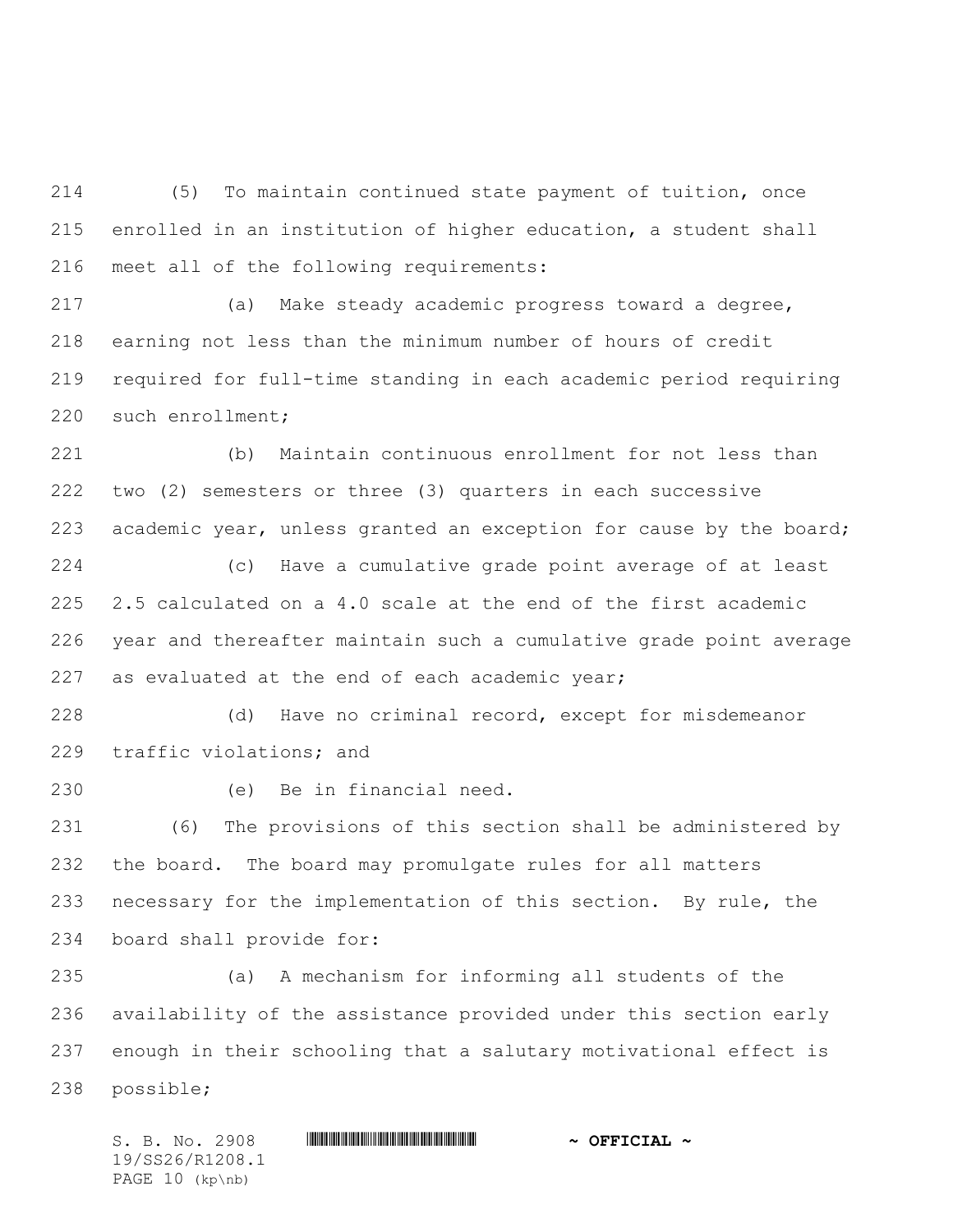(b) Applications, forms, financial audit procedures, eligibility and other program audit procedures and other matters 241 related to efficient operation;

 (c) A procedure for waiver through the 1996-1997 academic year of the program eligibility requirement for successful completion of a specified core curriculum upon proper documentation by the applicant that failure to comply with the requirement is due solely to the fact that the required course or courses were not available to the applicant at the school attended.

 (7) An applicant shall be found to be in financial need if: (a) The family has one (1) child under the age of twenty-one (21), and the annual adjusted gross income of the family is less than Forty-two Thousand Five Hundred Dollars (\$42,500.00); or

 (b) The family has an annual adjusted gross income of less than Forty-two Thousand Five Hundred Dollars (\$42,500.00) plus Five Thousand Dollars (\$5,000.00) for each additional child under the age of twenty-one (21).

 The annual adjusted gross income of the family shall be verified by completion of the Free Application for Federal Student Aid (FAFSA) and the completion of the verification process if the applicant is selected for it.

 As used in this subsection, the term "family" for an unemancipated applicant means the applicant, the applicant's

S. B. No. 2908 \*SS26/R1208.1\* **~ OFFICIAL ~** 19/SS26/R1208.1 PAGE 11 (kp\nb)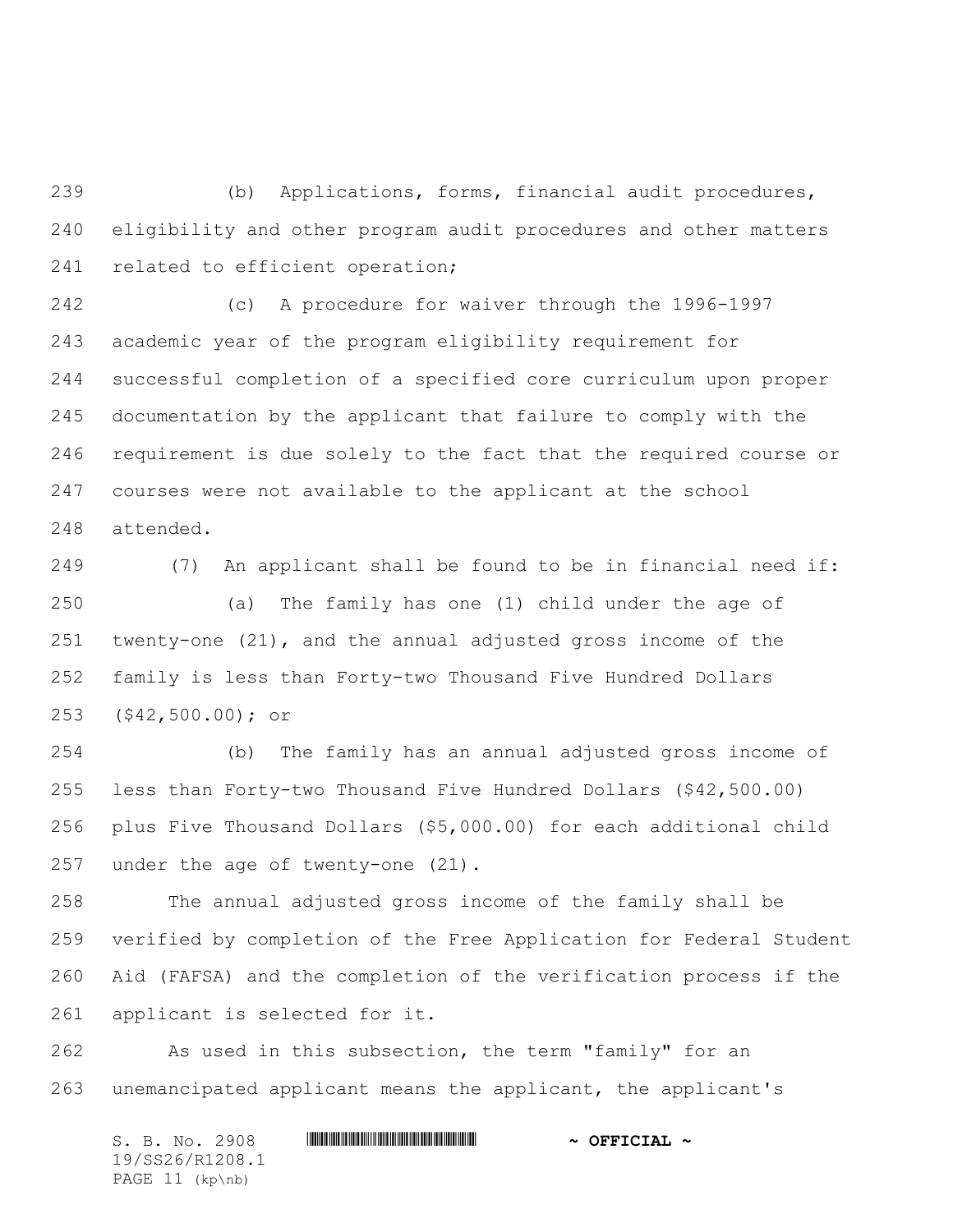| 264 | parents and other children under age twenty-one (21) of the         |
|-----|---------------------------------------------------------------------|
| 265 | applicant's parents. The term "family" for an emancipated           |
| 266 | applicant means the applicant, an applicant's spouse, and any       |
| 267 | children under age twenty-one (21) of the applicant and spouse.     |
| 268 | Beginning in the 2020-2021 academic year and subject to<br>(8)      |
| 269 | the availability of funds, the state may pay the percentage of the  |
| 270 | tuition set forth in paragraphs (a) and (b) of this subsection of   |
| 271 | first-time in college students who enroll at any state institution  |
| 272 | of higher education to pursue an academic undergraduate degree who  |
| 273 | apply for assistance under the program and who meet the             |
| 274 | qualifications set forth in paragraphs (a) through (f) of           |
| 275 | subsection (3) of this section. An applicant may be found to be     |
| 276 | in financial need and eligible for an award for purposes of this    |
| 277 | subsection as follows:                                              |
| 278 | If the family has one (1) child under the age of<br>(a)             |
| 279 | twenty-one (21) and the annual adjusted gross income of the family  |
| 280 | is not less than Thirty-nine Thousand Five Hundred Dollars          |
| 281 | (\$39,500.00) and not more than Forty-seven Thousand Dollars        |
| 282 | $(47,000.00)$ , the applicant shall be eligible for an award in an  |
| 283 | amount that is equal to sixty-six percent (66%) of the tuition; or  |
| 284 | If the family has one (1) child under the age of<br>(b)             |
| 285 | twenty-one (21) and the annual adjusted gross income of the family  |
| 286 | is not less than Forty-seven Thousand One Dollars (\$47,001.00) and |
| 287 | not greater than Fifty-five Thousand Dollars (\$55,000.00), the     |

| S. B. No. 2908    |  | $\sim$ OFFICIAL $\sim$ |
|-------------------|--|------------------------|
| 19/SS26/R1208.1   |  |                        |
| PAGE $12$ (kp\nb) |  |                        |